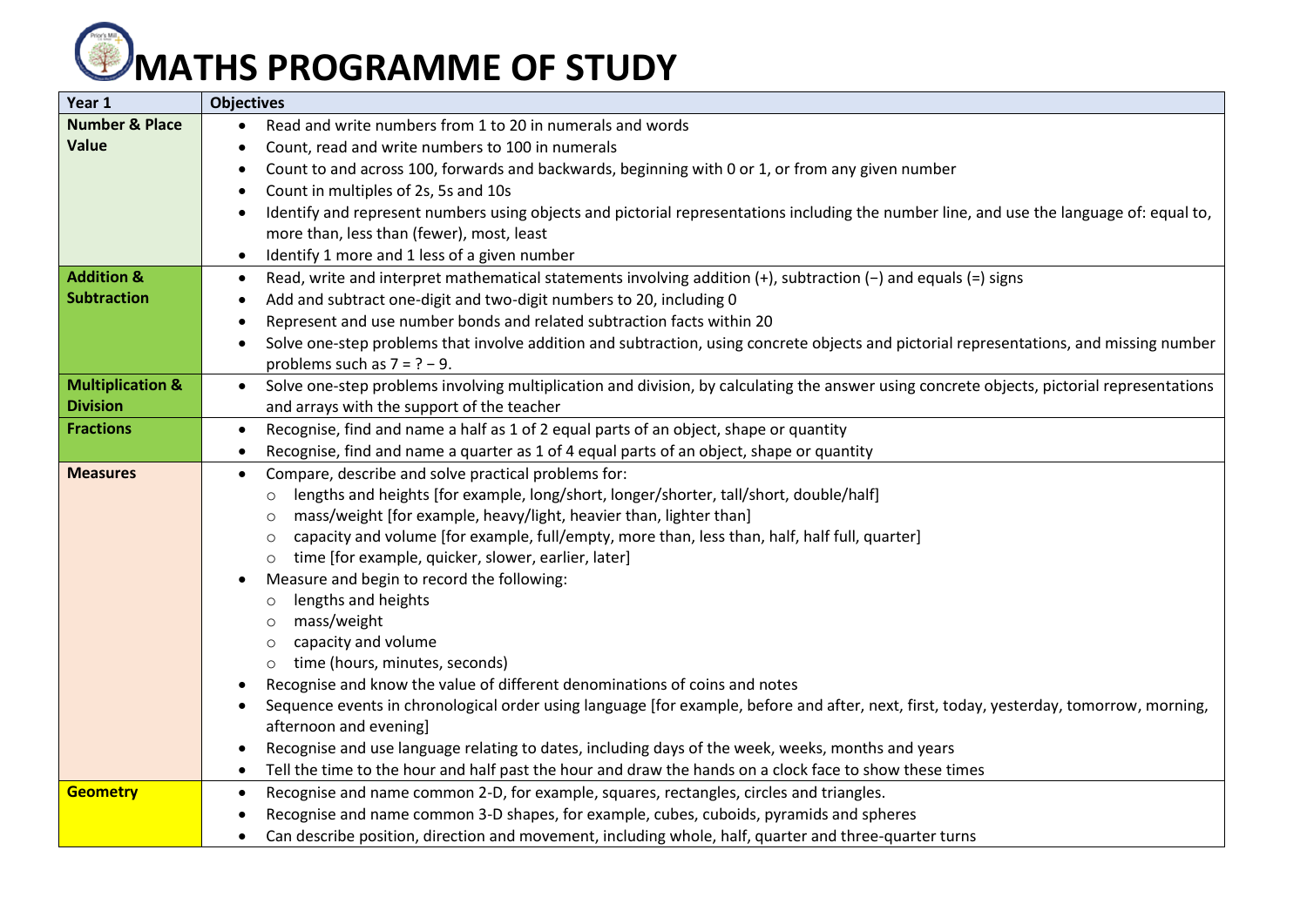| Year 2                      | <b>Objectives</b>                                                                                                                                        |
|-----------------------------|----------------------------------------------------------------------------------------------------------------------------------------------------------|
| <b>Number &amp; Place</b>   | Read and write numbers to at least 100 in numerals and in words                                                                                          |
| <b>Value</b>                | Compare and order numbers from 0 up to 100; use $\lt$ , $>$ and = signs                                                                                  |
|                             | Recognise the place value of each digit in a two-digit number (10s, 1s)                                                                                  |
|                             | Count in steps of 2, 3, and 5 from 0, and in 10s from any number, forward and backward<br>$\bullet$                                                      |
|                             | Identify, represent and estimate numbers using different representations, including the number line                                                      |
|                             | Use place value and number facts to solve problems                                                                                                       |
| <b>Addition &amp;</b>       | Solve problems with addition and subtraction: using concrete objects and pictorial representations, including those involving numbers,<br>$\bullet$      |
| <b>Subtraction</b>          | quantities and measures                                                                                                                                  |
|                             | Recall and use addition and subtraction facts to 20 fluently, and derive and use related facts up to 100                                                 |
|                             | Add and subtract numbers using concrete objects, pictorial representations, and mentally, including:                                                     |
|                             | a two-digit number and 1s<br>$\circ$                                                                                                                     |
|                             | a two-digit number and 10s<br>$\circ$                                                                                                                    |
|                             | 2 two-digit numbers<br>$\circ$                                                                                                                           |
|                             | adding 3 one-digit numbers<br>$\circ$                                                                                                                    |
|                             | Show that addition of 2 numbers can be done in any order (commutative) and subtraction of 1 number from another cannot                                   |
|                             | Recognise and use the inverse relationship between addition and subtraction and use this to check calculations and solve missing number                  |
|                             | problems                                                                                                                                                 |
| <b>Multiplication &amp;</b> | Recall and use multiplication and division facts for the 2, 3 and 5 multiplication tables, including recognising odd and even numbers***                 |
| <b>Division</b>             | Calculate mathematical statements for multiplication and division within the multiplication tables and write them using the multiplication               |
|                             | $(x)$ , division $(\div)$ and equals $(=)$ signs                                                                                                         |
|                             | Show that multiplication of 2 numbers can be done in any order (commutative) and division of 1 number by another cannot                                  |
|                             | Solve problems involving multiplication and division, using materials, arrays, repeated addition, mental methods, and multiplication and                 |
|                             | division facts, including problems in contexts                                                                                                           |
| <b>Fractions</b>            | Recognise, find, name and write fractions $\frac{1}{3}$ , $\frac{1}{4}$ , $\frac{2}{4}$ and $\frac{3}{4}$ of a length, shape, set of objects or quantity |
|                             | Write simple fractions, for example $\frac{1}{2}$ of 6 = 3 and recognise the equivalence of $\frac{2}{4}$ and $\frac{1}{2}$                              |
| <b>Measures</b>             | Choose and use appropriate standard units to estimate and measure length/height in any direction (m/cm); mass (kg/g); temperature (°C);<br>$\bullet$     |
|                             | capacity (litres/ml) to the nearest appropriate unit, using rulers, scales, thermometers and measuring vessels                                           |
|                             | Compare and order lengths, mass, volume/capacity and record the results using >, < and =                                                                 |
|                             | Recognise and use symbols for pounds $(E)$ and pence (p); combine amounts to make a particular value                                                     |
|                             | Find different combinations of coins that equal the same amounts of money                                                                                |
|                             | Solve simple problems in a practical context involving addition and subtraction of money of the same unit, including giving change                       |
|                             | Compare and sequence intervals of time                                                                                                                   |
|                             | Tell and write the time to five minutes, including quarter past/to the hour and draw the hands on a clock face to show these times<br>$\bullet$          |
|                             | Know the number of minutes in an hour and the number of hours in a day<br>$\bullet$                                                                      |
| <b>Geometry</b>             | Identify and describe the properties of 2-D shapes, including the number of sides, and line symmetry in a vertical line<br>$\bullet$                     |
|                             | Identify and describe the properties of 3-D shapes, including the number of edges, vertices and faces                                                    |
|                             | Identify 2-D shapes on the surface of 3-D shapes, [for example, a circle on a cylinder and a triangle on a pyramid]                                      |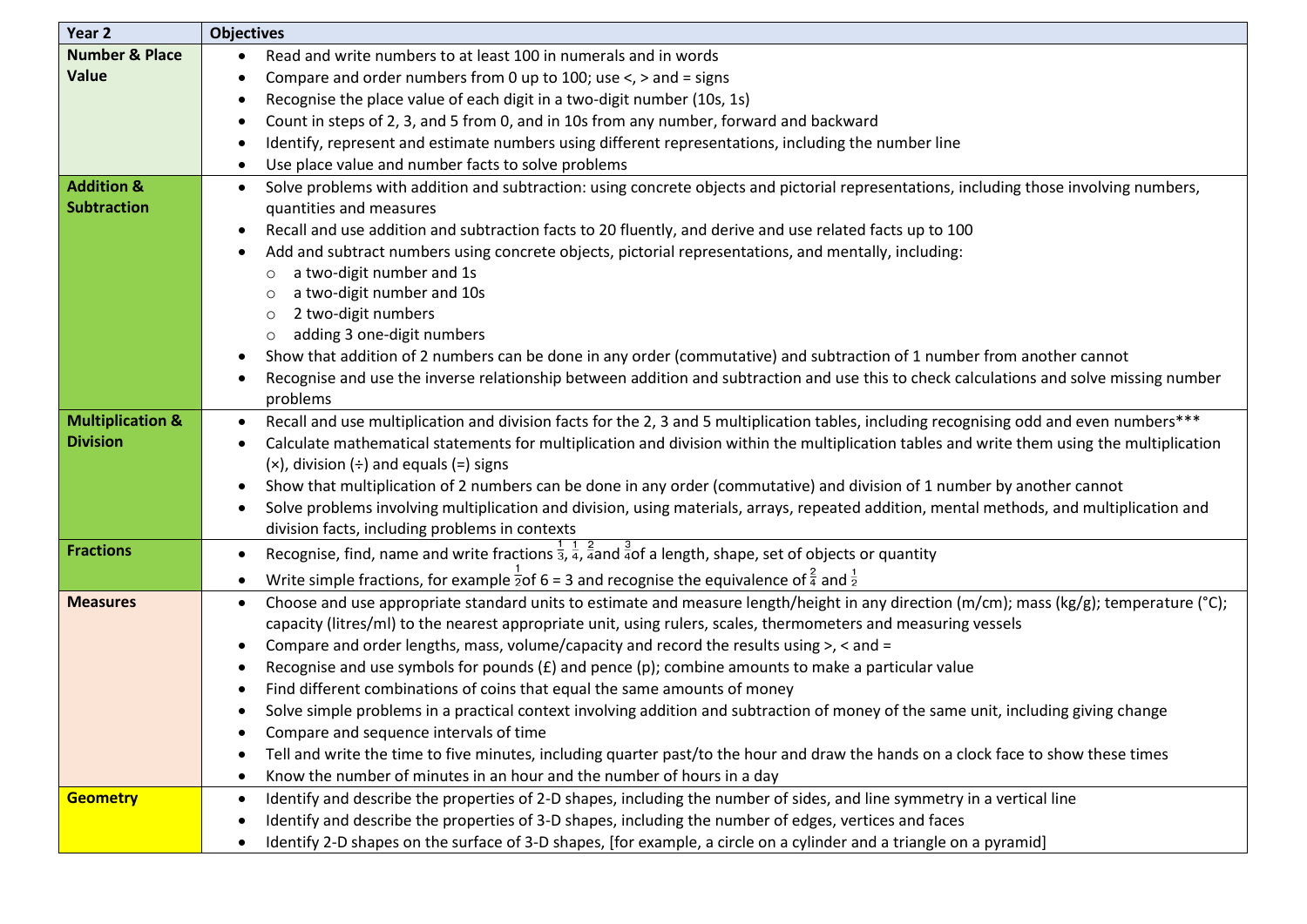|                   | Compare and sort common 2-D and 3-D shapes and everyday objects                                                                    |
|-------------------|------------------------------------------------------------------------------------------------------------------------------------|
|                   | Order and arrange combinations of mathematical objects in patterns and sequences                                                   |
|                   | Use mathematical vocabulary to describe position, direction and movement, including movement in a straight line and distinguishing |
|                   | between rotation as a turn and in terms of right angles for quarter, half and three-quarter turns (clockwise and anti-clockwise)   |
| <b>Statistics</b> | Interpret and construct simple pictograms, tally charts, block diagrams and tables                                                 |
|                   | Ask and answer simple questions by counting the number of objects in each category and sorting the categories by quantity          |
|                   | Ask-and-answer questions about totalling and comparing categorical data                                                            |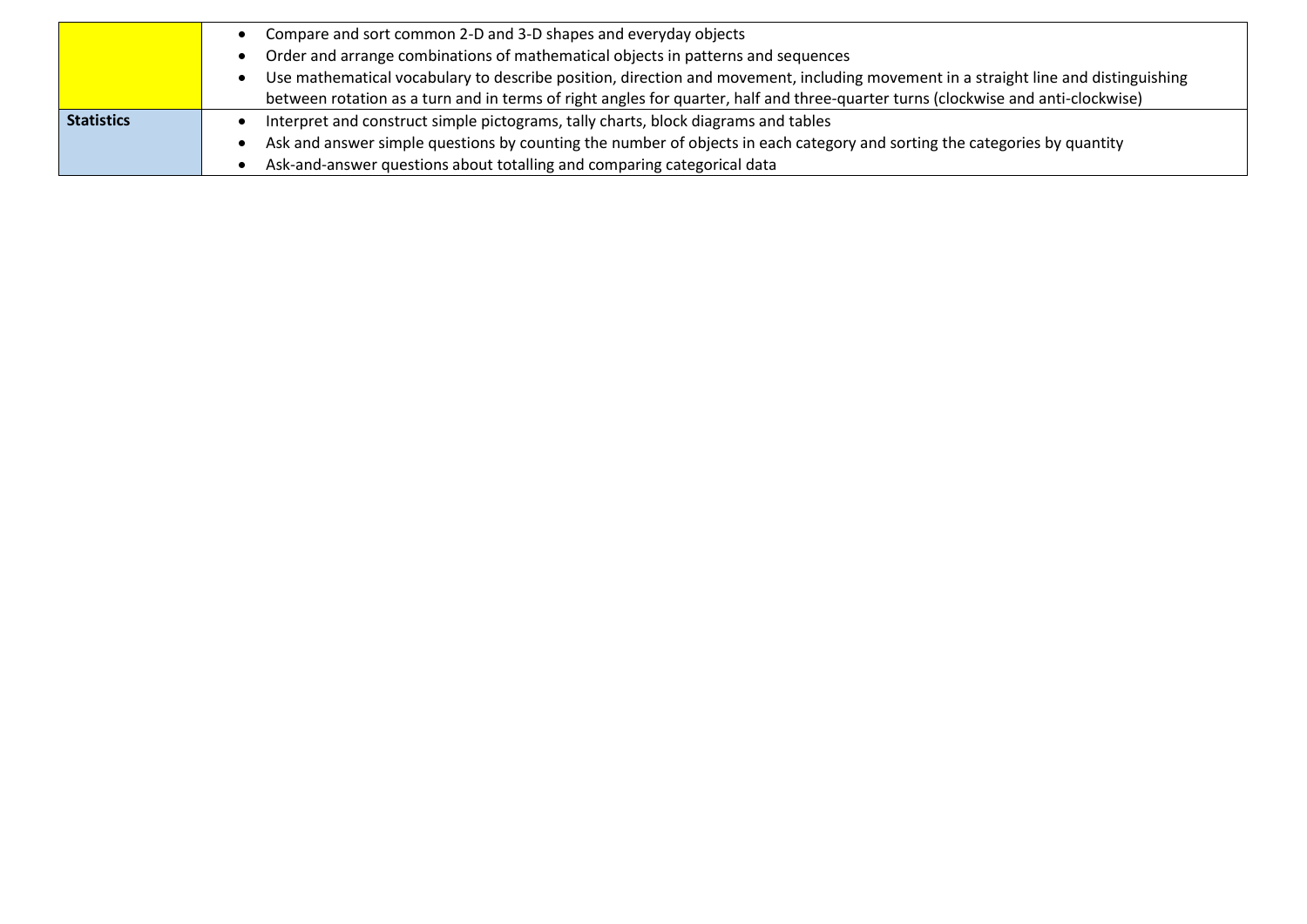| Year <sub>3</sub>           |                                                                                                                                                                         |
|-----------------------------|-------------------------------------------------------------------------------------------------------------------------------------------------------------------------|
| <b>Number &amp; Place</b>   | Read and write numbers up to 1,000 in numerals and in words                                                                                                             |
| Value                       | Compare and order numbers up to 1,000                                                                                                                                   |
|                             | Count from 0 in multiples of 4, 8, 50 and 100                                                                                                                           |
|                             | Find 10 or 100 more or less than a given number                                                                                                                         |
|                             | Recognise the place value of each digit in a 3-digit number (100s, 10s, 1s)<br>$\bullet$                                                                                |
|                             | Identify, represent and estimate numbers using different representations<br>$\bullet$                                                                                   |
| <b>Addition &amp;</b>       | Add and subtract numbers mentally, including: a three-digit number and 1s, a three-digit number and 10s, a three-digit number and 100s<br>$\bullet$                     |
| <b>Subtraction</b>          | Estimate the answer to a calculation and use inverse operations to check answers                                                                                        |
|                             | Add and subtract numbers with up to 3 digits, using formal written methods of columnar addition and subtraction (HTO + HTO, HTO + TO,<br>$TO + TO$ , HTO-HTO, HTO - TO) |
|                             | Solve problems, including missing number problems, using number facts, place value, and more complex addition and subtraction<br>$\bullet$                              |
| <b>Multiplication &amp;</b> | Recall and use multiplication and division facts for the 4, 6, and 9 multiplication tables***<br>$\bullet$                                                              |
| <b>Division</b>             | Write and calculate mathematical statements for multiplication, including for two-digit numbers times one-digit numbers, using mental and<br>$\bullet$                  |
|                             | progressing to formal written methods (grid/short multiplication)                                                                                                       |
|                             | Write and calculate mathematical statements for division, including for two-digit numbers divided by one-digit numbers, using mental and                                |
|                             | progressing to formal written methods (short division)                                                                                                                  |
|                             | Solve problems, including missing number problems, involving multiplication and division, including positive integer scaling problems and                               |
|                             | correspondence problems in which n objects are connected to m objects                                                                                                   |
| <b>Fractions</b>            | Count up and down in tenths; I recognise that tenths arise from dividing an object into 10 equal parts and in dividing one-digit numbers or<br>$\bullet$                |
|                             | quantities by 10                                                                                                                                                        |
|                             | Recognise, find and write fractions of a discrete set of objects: unit fractions and non-unit fractions with small denominators                                         |
|                             | Recognise and show, using diagrams, equivalent fractions with small denominators                                                                                        |
|                             | Add and subtract fractions with the same denominator within one whole [for example, $\frac{3}{7}$ + $\frac{1}{7}$ = $\frac{5}{7}$ ]                                     |
|                             | Compare and order unit fractions, and fractions with the same denominators<br>$\bullet$                                                                                 |
| <b>Measures</b>             | Measure, compare, add and subtract: lengths (m/cm/mm); mass (kg/g); volume/capacity (l/ml)<br>$\bullet$                                                                 |
|                             | Measure the perimeter of simple 2-D shapes<br>$\bullet$                                                                                                                 |
|                             | Add and subtract amounts of money to give change, using both £ and p in practical contexts<br>$\bullet$                                                                 |
|                             | Tell and write the time from an analogue clock, including using Roman numerals from I to XII, and 12-hour and 24-hour clocks<br>$\bullet$                               |
|                             | Estimate and read time with increasing accuracy to the nearest minute; record and compare time in terms of seconds, minutes and hours;<br>$\bullet$                     |
|                             | use vocabulary such as o'clock, am/pm, morning, afternoon, noon and midnight                                                                                            |
|                             | Know the number of seconds in a minute and the number of days in each month, year and leap year<br>$\bullet$                                                            |
|                             | Compare durations of events [for example, to calculate the time taken by particular events or tasks]<br>$\bullet$                                                       |
| <b>Geometry</b>             | Draw 2-D shapes and make 3-D shapes using modelling materials; recognise 3-D shapes in different orientations and describe them.<br>$\bullet$                           |
|                             | Recognise angles as a property of shape or a description of a turn<br>$\bullet$                                                                                         |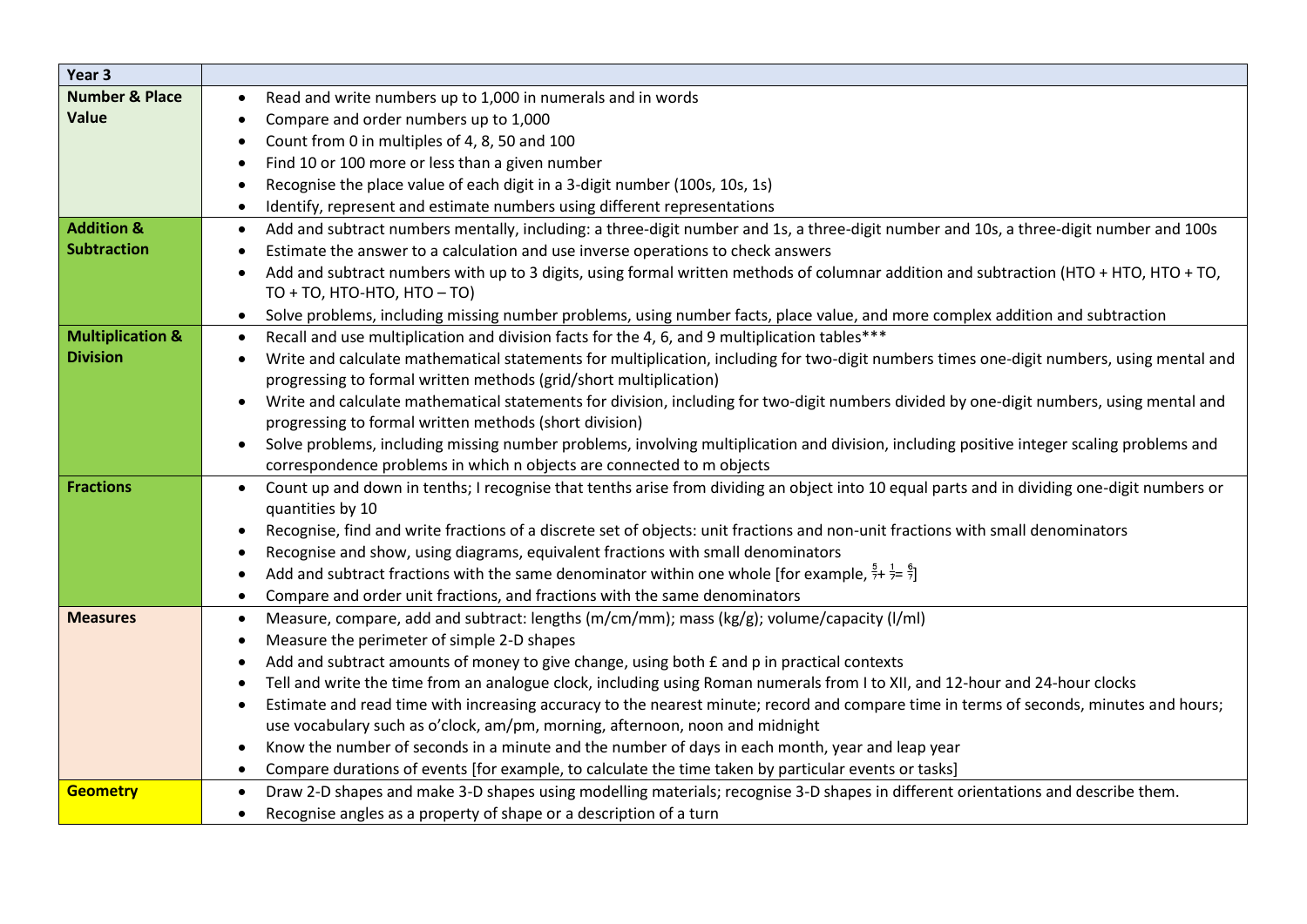|                   | Identify right angles, recognise that 2 right angles make a half-turn, 3 make three-quarters of a turn and 4 a complete turn; identify whether<br>angles are greater than or less than a right angle |
|-------------------|------------------------------------------------------------------------------------------------------------------------------------------------------------------------------------------------------|
|                   | Identify horizontal and vertical lines and pairs of perpendicular and parallel lines                                                                                                                 |
| <b>Statistics</b> | Interpret and present data using bar charts, pictograms and tables (simple scale 2,5 and 10)                                                                                                         |
|                   | Solve one-step and two-step questions [for example 'How many more?' and 'How many fewer?'] using information presented in scaled bar                                                                 |
|                   | charts and pictograms and tables                                                                                                                                                                     |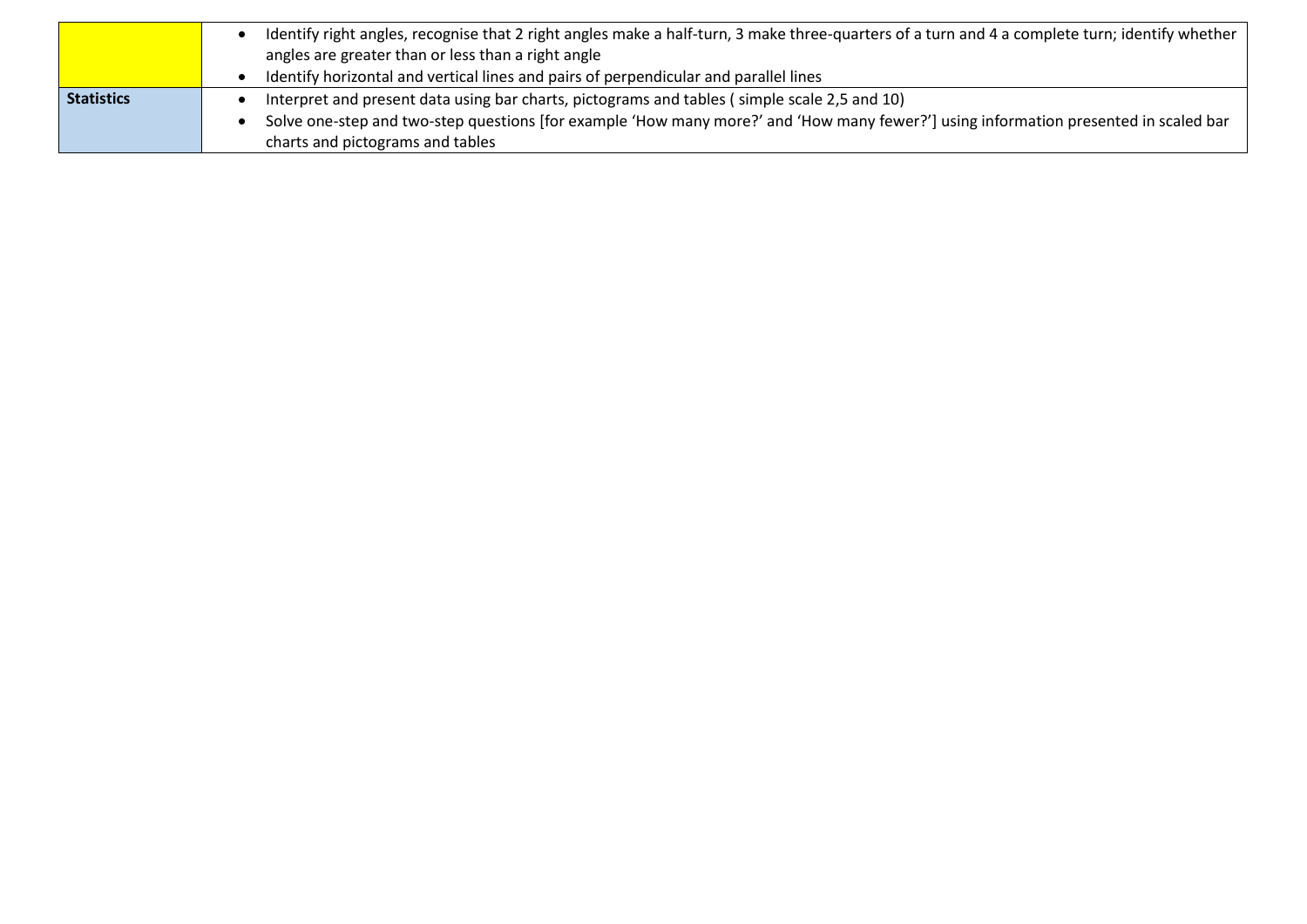| Year 4                      | <b>Objectives</b>                                                                                                                                         |
|-----------------------------|-----------------------------------------------------------------------------------------------------------------------------------------------------------|
| <b>Number &amp; Place</b>   | Count in multiples of 6, 7, 9, 25 and 1,000                                                                                                               |
| Value                       | Find 1,000 more or less than a given number                                                                                                               |
|                             | Count backwards through 0 to include negative numbers                                                                                                     |
|                             | Recognise the place value of each digit in a four-digit number (1,000s, 100s, 10s, and 1s)                                                                |
|                             | Order and compare numbers beyond 1,000                                                                                                                    |
|                             | Round any number to the nearest 10, 100 or 1,000<br>$\bullet$                                                                                             |
|                             | Solve number and practical problems that involve all of the above and with increasingly large positive numbers                                            |
|                             | Read Roman numerals to 100 (I to C) and know that over time, the numeral system changed to include the concept of 0 and place value<br>$\bullet$          |
| <b>Addition &amp;</b>       | Add and subtract numbers with up to 4 digits using the formal written methods of columnar addition and subtraction where appropriate<br>$\bullet$         |
| <b>Subtraction</b>          | Estimate and use inverse operations to check answers to a calculation                                                                                     |
|                             | Solve addition and subtraction two-step problems in contexts, deciding which operations and methods to use and why                                        |
| <b>Multiplication &amp;</b> | Recall multiplication and division facts for 7x, 8x, 11x and 12x multiplication tables<br>$\bullet$                                                       |
| <b>Division</b>             | Use place value, known and derived facts to multiply and divide mentally, including: multiplying by 0 and 1; dividing by 1; multiplying                   |
|                             | together 3 numbers                                                                                                                                        |
|                             | Recognise and use factor pairs and commutativity in mental calculations                                                                                   |
|                             | Multiply two-digit and three-digit numbers by a one-digit number using formal written layout                                                              |
|                             | Solve problems involving multiplying and adding, including using the distributive law to multiply two-digit numbers by 1 digit, integer scaling           |
|                             | problems and harder correspondence problems such as n objects are connected to m objects                                                                  |
| <b>Fractions</b>            | Recognise and show, using diagrams, families of common equivalent fractions<br>$\bullet$                                                                  |
|                             | Count up and down in hundredths; recognise that hundredths arise when dividing an object by 100 and dividing tenths by 10                                 |
|                             | Add and subtract fractions with the same denominator                                                                                                      |
|                             | Recognise and write decimal equivalents of any number of tenths or hundreds                                                                               |
|                             | Recognise and write decimal equivalents to $\frac{1}{4}$ , $\frac{1}{2}$ , $\frac{3}{4}$                                                                  |
|                             | Solve problems involving increasingly harder fractions to calculate quantities, and fractions to divide quantities, including non-unit fractions          |
|                             | where the answer is a whole number                                                                                                                        |
|                             | Know the effect of dividing a one- or two-digit number by 10 and 100, identifying the value of the digits in the answer as ones, tenths and<br>hundredths |
|                             | Round decimals with 1 decimal place to the nearest whole number                                                                                           |
|                             | Compare numbers with the same number of decimal places up to 2 decimal places                                                                             |
|                             | Solve simple measure and money problems involving fractions and decimals to 2 decimal places<br>$\bullet$                                                 |
| <b>Measures</b>             | Convert between different units of measure [for example, kilometre to metre; hour to minute]<br>$\bullet$                                                 |
|                             | Measure and calculate the perimeter of a rectilinear figure (including squares) in cm and m<br>$\bullet$                                                  |
|                             | Find the area of rectilinear shapes by counting squares                                                                                                   |
|                             | Estimate, compare and calculate different measures, including money in pounds and pence                                                                   |
|                             | Read, write and convert time between analogue and digital 12- and 24-hour clocks                                                                          |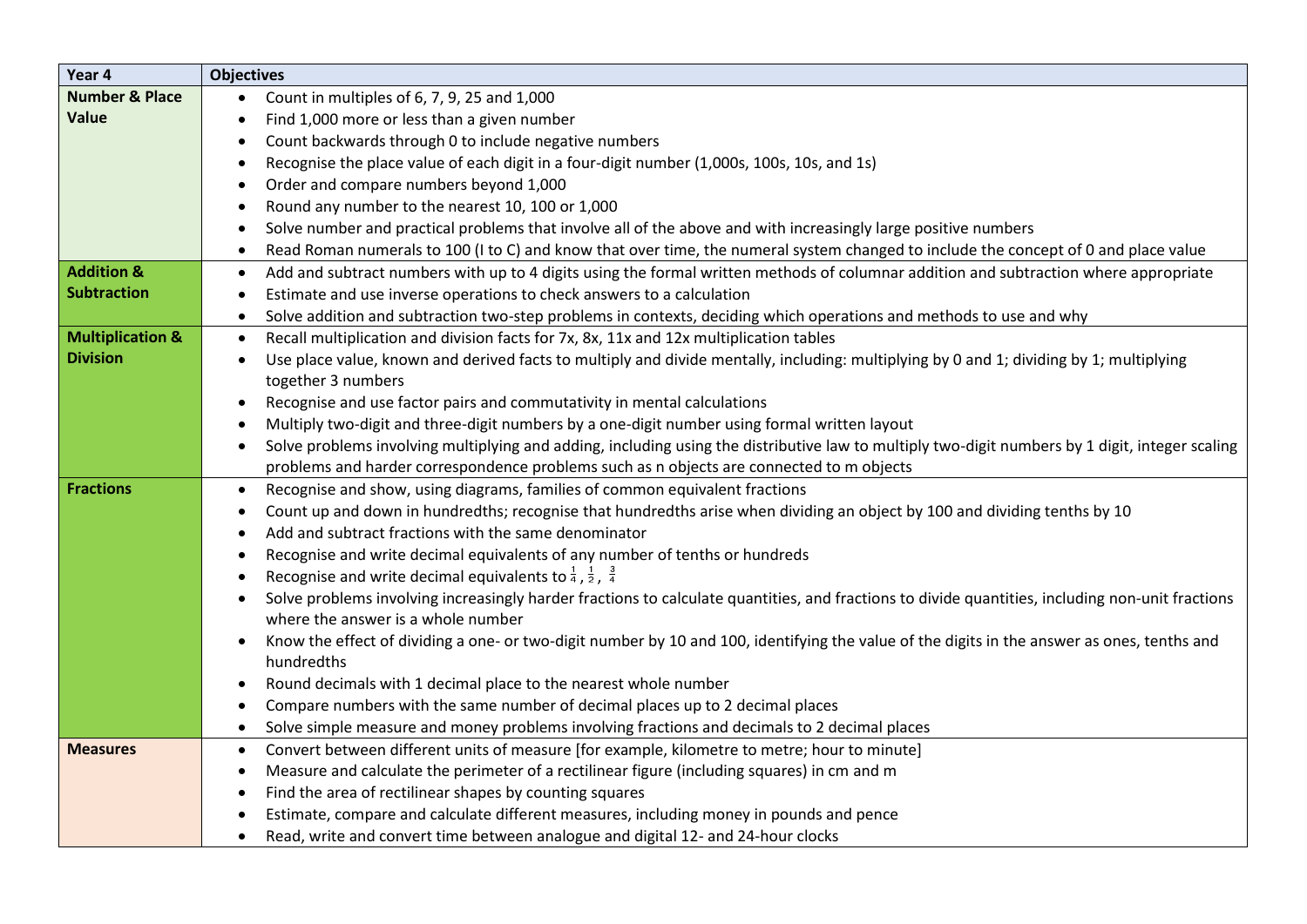|                   | Solve problems involving converting from hours to minutes, minutes to seconds, years to months, weeks to days                |
|-------------------|------------------------------------------------------------------------------------------------------------------------------|
| <b>Geometry</b>   | Compare and classify geometric shapes, including quadrilaterals and triangles, based on their properties and sizes           |
|                   | Identify acute and obtuse angles and compare and order angles up to 2 right angles by size                                   |
|                   | Identify lines of symmetry in 2-D shapes presented in different orientations                                                 |
|                   | Complete a simple symmetric figure with respect to a specific line of symmetry                                               |
|                   | Describe positions on a 2-D grid as coordinates in the first quadrant                                                        |
|                   | Plot specified points and draw sides to complete a given polygon                                                             |
|                   | Describe movements between positions as translations of a given unit to the left/right and up/down                           |
| <b>Statistics</b> | Interpret and present discrete and continuous data using appropriate graphical methods, including bar charts and time graphs |
|                   | Solve comparison, sum and difference problems using information presented in bar charts, pictograms, tables and other graphs |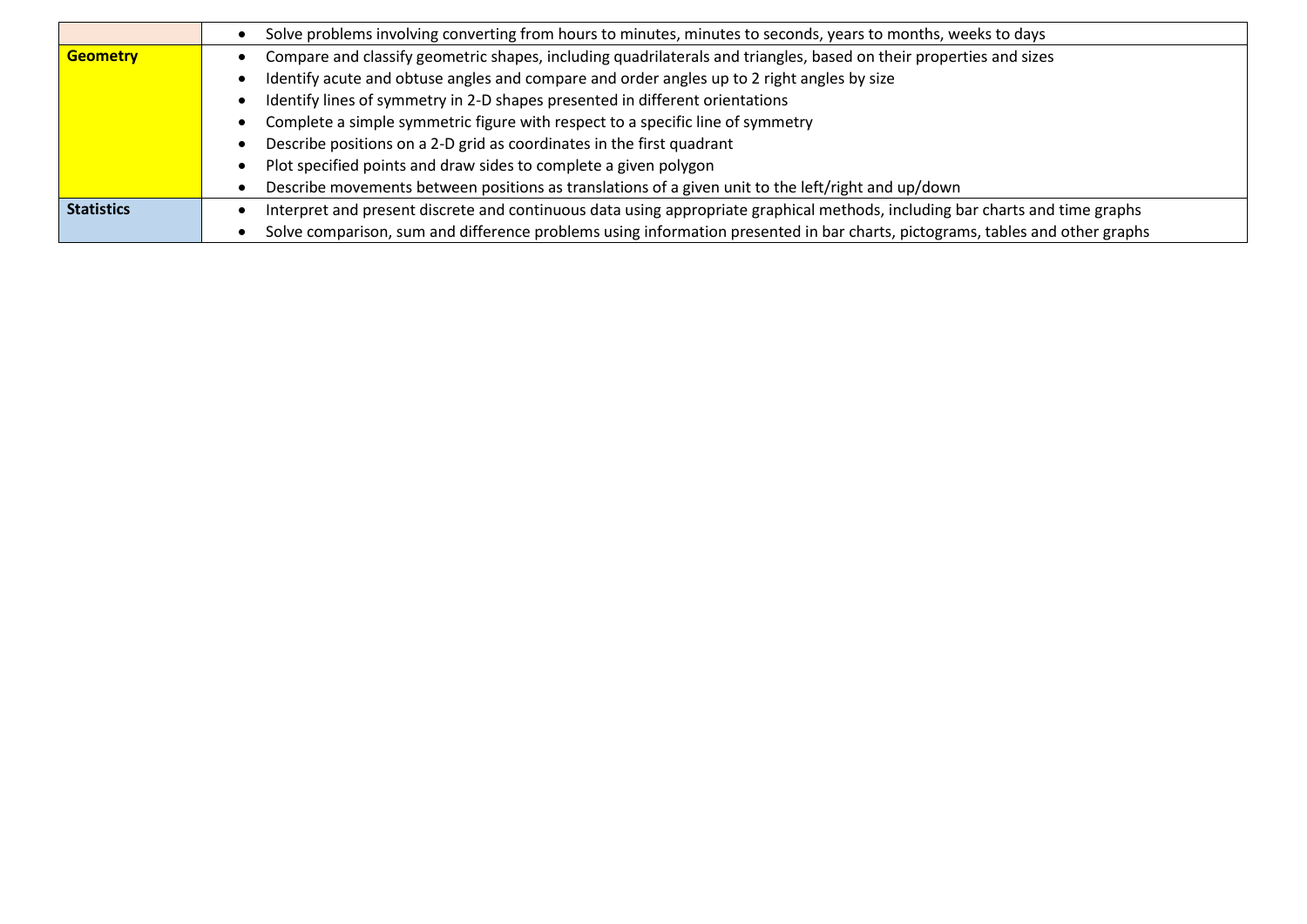| Year 5                      | <b>Objectives</b>                                                                                                                                          |
|-----------------------------|------------------------------------------------------------------------------------------------------------------------------------------------------------|
| <b>Number &amp; Place</b>   | Read, write, order and compare numbers to at least 1,000,000 and determine the value of each digit<br>٠                                                    |
| <b>Value</b>                | Count forwards or backwards in steps of powers of 10 for any given number up to 1,000,000                                                                  |
|                             | Interpret negative numbers in context, count forwards and backwards with positive and negative whole numbers, including through 0<br>$\bullet$             |
|                             | Round any number up to 1,000,000 to the nearest 10, 100, 1,000, 10,000 and 100,000<br>$\bullet$                                                            |
|                             | Read Roman numerals to 1,000 (M) and recognise years written in Roman numerals<br>$\bullet$                                                                |
| <b>Addition &amp;</b>       | Add and subtract whole numbers with more than 4 digits, including using formal written methods (columnar addition and subtraction)<br>$\bullet$            |
| <b>Subtraction</b>          | Add and subtract numbers mentally with increasingly large numbers<br>$\bullet$                                                                             |
|                             | Use rounding to check answers to calculations and determine, in the context of a problem, levels of accuracy<br>$\bullet$                                  |
|                             | Solve addition and subtraction multi-step problems in contexts, deciding which operations and methods to use and why<br>$\bullet$                          |
| <b>Multiplication &amp;</b> | Recall multiplication and division facts for decimal tables (O.t x O) multiplication tables e.g. 7 x 0.4 ***<br>$\bullet$                                  |
| <b>Division</b>             | Identify multiples and factors, including finding all factor pairs of a number, and common factors of 2 number<br>$\bullet$                                |
|                             | Know and use the vocabulary of prime numbers, prime factors and composite (non-prime) numbers<br>$\bullet$                                                 |
|                             | Establish whether a number up to 100 is prime and recall prime numbers up to 19                                                                            |
|                             | Multiply numbers up to 4 digits by a one- or two-digit number using a formal written method, including long multiplication for two-digit                   |
|                             | numbers                                                                                                                                                    |
|                             | Multiply and divide numbers mentally, drawing upon known facts                                                                                             |
|                             | Divide numbers up to 4 digits by a one-digit number using the formal written method of short division and interpret remainders appropriately<br>$\bullet$  |
|                             | for the context                                                                                                                                            |
|                             | Multiply and divide whole numbers and those involving decimals by 10, 100 and 1,000<br>٠                                                                   |
|                             | Recognise and use square numbers and cube numbers, and the notation for squared $(^2)$ and cubed $(^3)$<br>$\bullet$                                       |
|                             | Solve problems involving multiplication and division, including scaling by simple fractions and problems involving simple rates<br>$\bullet$               |
| <b>Fractions</b>            | Compare and order fractions whose denominators are all multiples of the same number<br>$\bullet$                                                           |
|                             | Identify, name and write equivalent fractions of a given fraction, represented visually, including tenths and hundredths<br>$\bullet$                      |
|                             | Recognise mixed numbers and improper fractions and convert from one form to the other and write mathematical statements > 1 as a mixed<br>$\bullet$        |
|                             | number                                                                                                                                                     |
|                             | Add and subtract fractions with the same denominator, and denominators that are multiples of the same number<br>$\bullet$                                  |
|                             | Multiply proper fractions and mixed numbers by whole numbers, supported by materials and diagrams                                                          |
|                             | Read and write decimal numbers as fractions                                                                                                                |
|                             | Recognise and use thousandths and relate them to tenths, hundredths and decimal equivalents<br>$\bullet$                                                   |
|                             | Round decimals with 2 decimal places to the nearest whole number and to 1 decimal place<br>$\bullet$                                                       |
|                             | Read, write, order and compare numbers with up to 3 decimal places<br>$\bullet$                                                                            |
|                             | Solve problems involving number up to 3 decimal places                                                                                                     |
|                             | Recognise the per cent symbol (%) and understand that per cent relates to 'number of parts per 100', and write percentages as a fraction with<br>$\bullet$ |
|                             | denominator 100, and as a decimal fraction                                                                                                                 |
|                             | Solve problems which require knowing percentage and decimal equivalents and those fractions with a denominator of a multiple of 10 or 25<br>$\bullet$      |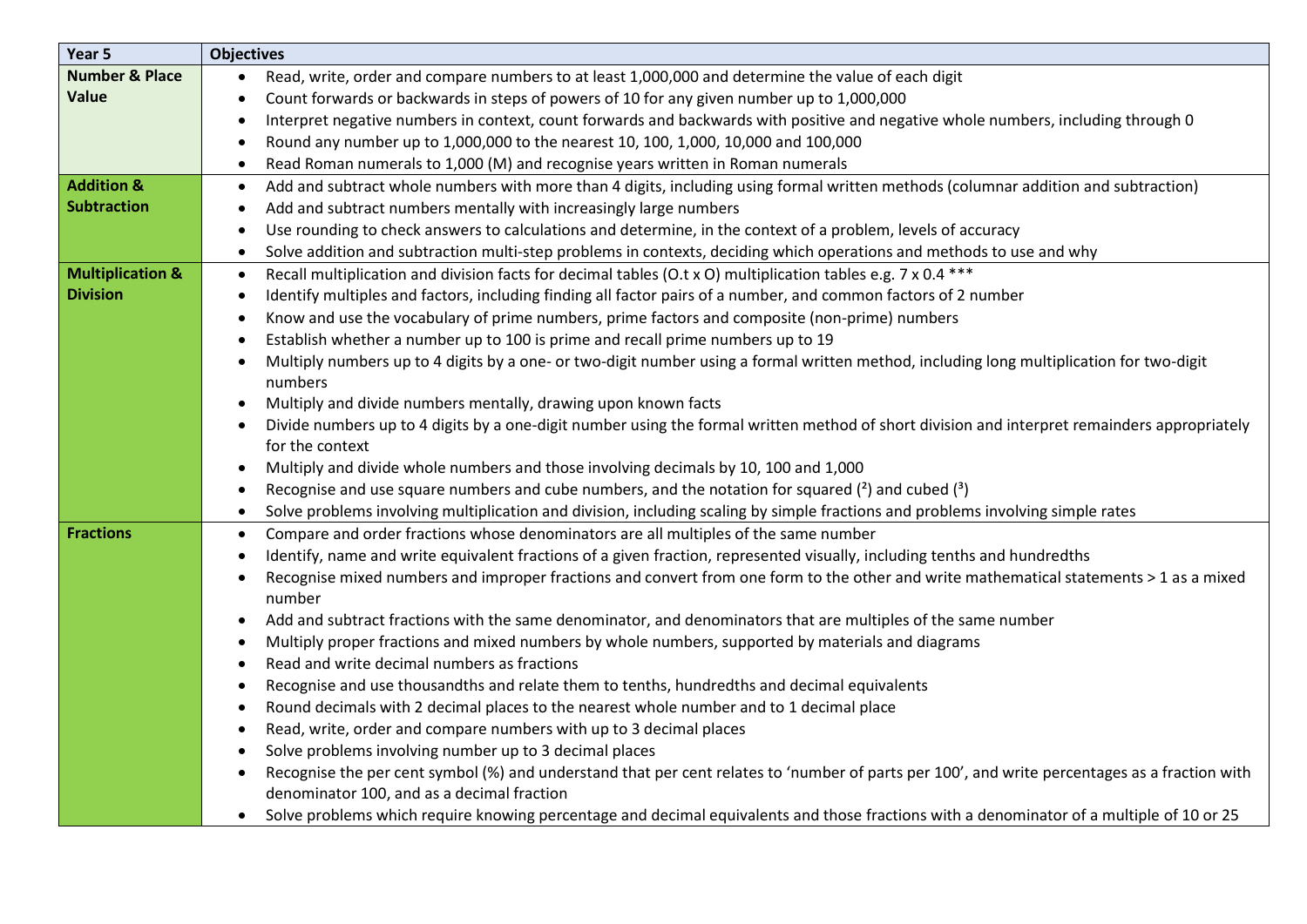| <b>Measures</b>   | Convert between different units of metric measure [for example, kilometre and metre; centimetre and metre; centimetre and millimetre; gram<br>$\bullet$<br>and kilogram; litre and millilitre]                                                                      |
|-------------------|---------------------------------------------------------------------------------------------------------------------------------------------------------------------------------------------------------------------------------------------------------------------|
|                   | Understand and use approximate equivalences between metric units and common imperial units such as inches, pounds and pints<br>$\bullet$                                                                                                                            |
|                   | Measure and calculate the perimeter of composite rectilinear shapes in centimetres and metres<br>$\bullet$                                                                                                                                                          |
|                   | Calculate and compare the area of rectangles (including squares), including using standard units, square centimetres $(cm2)$ and square metres<br>$\bullet$<br>$(m2)$ , and estimate the area of irregular shapes                                                   |
|                   | Estimate volume [for example, using 1 cm <sup>3</sup> blocks to build cuboids (including cubes)] and capacity [for example, using water]<br>$\bullet$                                                                                                               |
|                   | Solve problems involving converting between units of time<br>$\bullet$                                                                                                                                                                                              |
|                   | Use all four operations to solve problems involving measure [for example, length, mass, volume, money] using decimal notation, including<br>$\bullet$<br>scaling                                                                                                    |
| <b>Geometry</b>   | Identify 3-D shapes, including cubes and other cuboids, from 2-D representations<br>$\bullet$                                                                                                                                                                       |
|                   | Know angles are measured in degrees: estimate and compare acute, obtuse and reflex angle<br>$\bullet$                                                                                                                                                               |
|                   | Draw given angles, and measure them in degrees (°)                                                                                                                                                                                                                  |
|                   | Identify: angles at a point and 1 whole turn (total 360°), angles at a point on a straight line and half a turn (total 180°), other multiples of 90°,<br>$\bullet$<br>use the properties of rectangles to deduce related facts and find missing lengths and angles. |
|                   | Distinguish between regular and irregular polygons based on reasoning about equal sides and angles                                                                                                                                                                  |
|                   | Identify, describe and represent the position of a shape following a reflection or translation, using the appropriate language, and know that the<br>$\bullet$<br>shape has not changed                                                                             |
| <b>Statistics</b> | Solve comparison, sum and difference problems using information presented in a line graph<br>$\bullet$                                                                                                                                                              |
|                   | Complete, read and interpret information in tables, including timetables                                                                                                                                                                                            |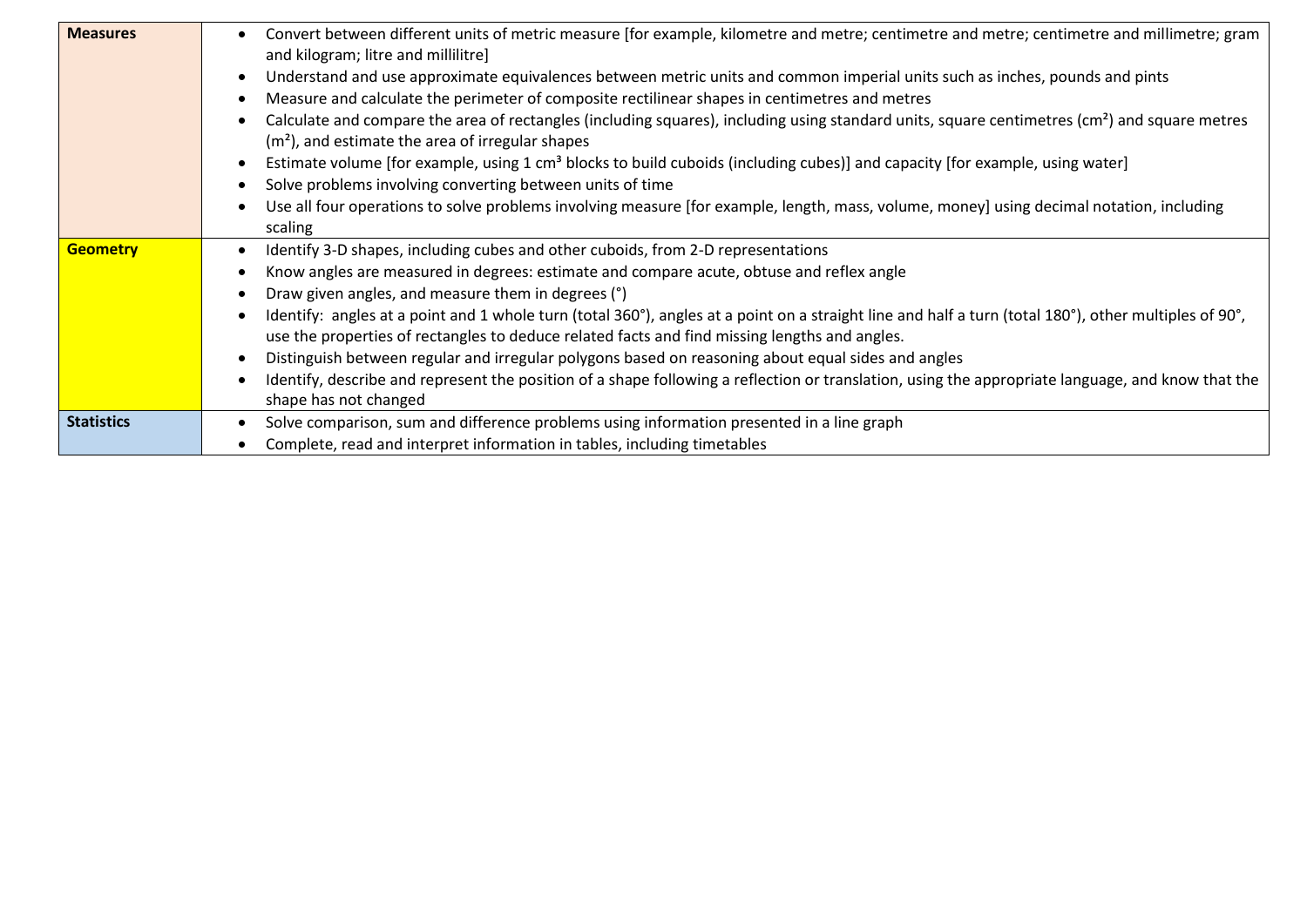| Year 6                      | <b>Objectives</b>                                                                                                                                             |
|-----------------------------|---------------------------------------------------------------------------------------------------------------------------------------------------------------|
| <b>Number &amp; Place</b>   | Read, write, order and compare numbers up to 10,000,000 and determine the value of each digit<br>$\bullet$                                                    |
| <b>Value</b>                | Round any whole number to a required degree of accuracy                                                                                                       |
|                             | Use negative numbers in context, and calculate intervals across 0<br>$\bullet$                                                                                |
| Addition,                   | Recall multiplication and division facts for decimal tables (O.t x O.t) multiplication tables e.g. 0.7 x 0.4 ***<br>$\bullet$                                 |
| Subtraction,                | Multiply multi-digit numbers up to 4 digits by a two-digit whole number using the formal written method of long multiplication                                |
| <b>Multiplication &amp;</b> | Divide numbers up to 4 digits by a two-digit whole number using the formal written method of long division, and interpret remainders as whole                 |
| <b>Division</b>             | number remainders, fractions, or by rounding, as appropriate for the context                                                                                  |
|                             | Divide numbers up to 4 digits by a two-digit number using the formal written method of short division where appropriate, interpreting                         |
|                             | remainders according to the context                                                                                                                           |
|                             | Perform mental calculations, including with mixed operations and large numbers<br>$\bullet$                                                                   |
|                             | Identify common factors, common multiples and prime numbers<br>٠                                                                                              |
|                             | Use my knowledge of the order of operations to carry out calculations involving the 4 operations                                                              |
|                             | Solve problems involving addition, subtraction, multiplication and division<br>$\bullet$                                                                      |
|                             | Use estimation to check answers to calculations and determine, in the context of a problem, an appropriate degree of accuracy<br>$\bullet$                    |
| <b>Fractions</b>            | Use common factors to simplify fractions; use common multiples to express fractions in the same denomination<br>$\bullet$                                     |
|                             | Compare and order fractions, including fractions >1<br>$\bullet$                                                                                              |
|                             | Add and subtract fractions with different denominators and mixed numbers, using the concept of equivalent fractions                                           |
|                             | Multiply simple pairs of proper fractions, writing the answer in its simplest form                                                                            |
|                             | Divide proper fractions by whole numbers<br>$\bullet$                                                                                                         |
|                             | Associate a fraction with division and calculate decimal fraction equivalents for a simple fraction                                                           |
|                             | Identify the value of each digit in numbers given to 3 decimal places and multiply and divide numbers by 10, 100 and 1,000 giving answers up to 3             |
|                             | decimal places                                                                                                                                                |
|                             | Multiply one-digit numbers with up to 2 decimal places by whole numbers<br>٠                                                                                  |
|                             | Use written division methods in cases where the answer has up to 2 decimal places                                                                             |
|                             | Solve problems which require answers to be rounded to specified degrees of accuracy<br>$\bullet$                                                              |
|                             | Recall and use equivalences between simple fractions, decimals and percentages, including in different contexts<br>$\bullet$                                  |
| <b>Ratio and</b>            | Solve problems involving the relative sizes of 2 quantities where missing values can be found by using integer multiplication and division facts<br>$\bullet$ |
| <b>Proportion</b>           | Solve problems involving the calculation of percentages [for example, of measures and such as 15% of 360] and the use of percentages for<br>$\bullet$         |
|                             | comparison                                                                                                                                                    |
|                             | Solve problems involving similar shapes where the scale factor is known or can be found                                                                       |
|                             | Solve problems involving unequal sharing and grouping using knowledge of fractions and multiples<br>$\bullet$                                                 |
| <b>Algebra</b>              | Use simple formulae                                                                                                                                           |
|                             | Generate and describe linear number sequences                                                                                                                 |
|                             | Express missing number problems algebraically                                                                                                                 |
|                             | Find pairs of numbers that satisfy an equation with 2 unknowns                                                                                                |
|                             | Enumerate possibilities of combinations of 2 variables                                                                                                        |
| <b>Measures</b>             | Solve problems involving the calculation and conversion of units of measure, using decimal notation up to 3 decimal places where appropriate<br>$\bullet$     |